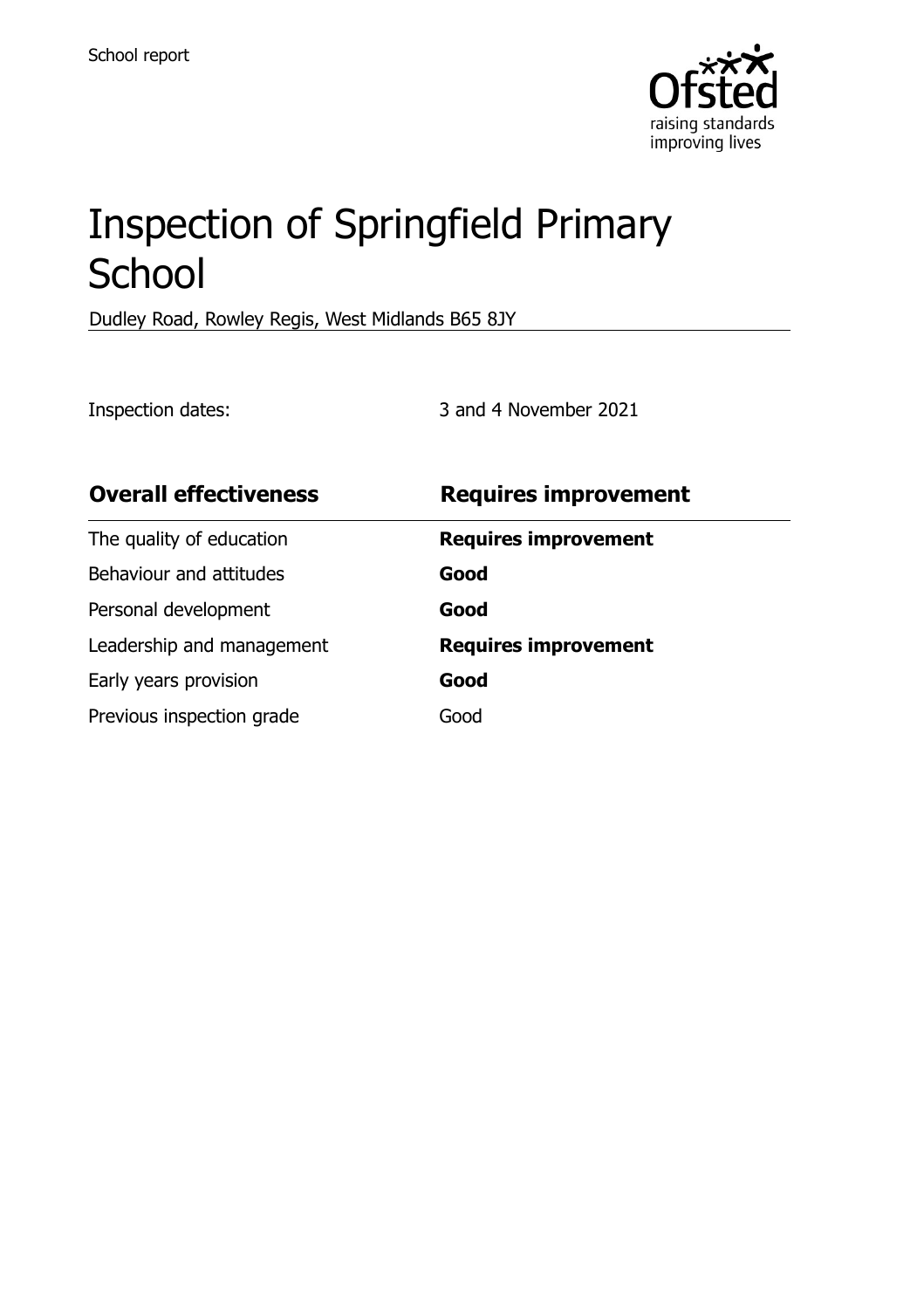

# **What is it like to attend this school?**

Pupils are happy and enjoy being in school. They talk enthusiastically about the different things they do. For example, the youngest children enjoy going to 'forest school' and Year 6 are looking forward to their residential trip.

Pupils are safe and well looked after by staff. They are confident that staff will help them with any concerns they have. A typical comment was: 'All our teachers care about us.'

Staff manage behaviour in a consistent and positive way. As a result, the school is calm, and pupils behave well. Pupils know how to follow the school's STOP1 and STOP2 systems for sorting out bullying. They are confident that staff will deal with bullying if it happens.

Leaders have high expectations of all pupils and want the best for them. Pupils make good progress in reading and mathematics. Although pupils remember their learning over time in subjects such as history and geography, this is not always the case in other subjects. This is because the curriculum does not always build on what pupils already know. In some subjects, such as music and religious education (RE), some teachers lack the detailed subject knowledge they need.

#### **What does the school do well and what does it need to do better?**

Senior leaders have rightly focused on developing pupils' learning in reading and mathematics. As a result, teachers ensure that knowledge in these subjects is taught in the right order. This helps pupils remember their learning. Some pupils did not learn as much as others when the school closed due to the pandemic. Leaders plan work carefully so that these pupils can catch up quickly.

History and geography learning is also carefully planned. However, teachers are not always clear about what they need to teach in other subjects. This is because curriculum plans are not specific enough. As a result, pupils' knowledge and skills do not build well over time. Although curriculum leaders are keen to improve their subjects, not all have the leadership skills to develop their subjects. Some staff lack the detailed knowledge they need to teach subjects such as music and RE.

Children begin to learn phonics from their first days in Reception. They quickly learn the sounds they need to read fluently and confidently. If pupils need extra help, staff provide support straight away. Pupils enjoy hearing their teachers read to them. Pupils have lots of opportunities to practise their reading. Teachers make sure that pupils read books that match their interests and reading skills. Pupils talk with enthusiasm about different authors and the books they enjoy.

Teachers understand how to adapt their plans for pupils with special educational needs and/or disabilities (SEND). Adults provide extra help both in lessons and in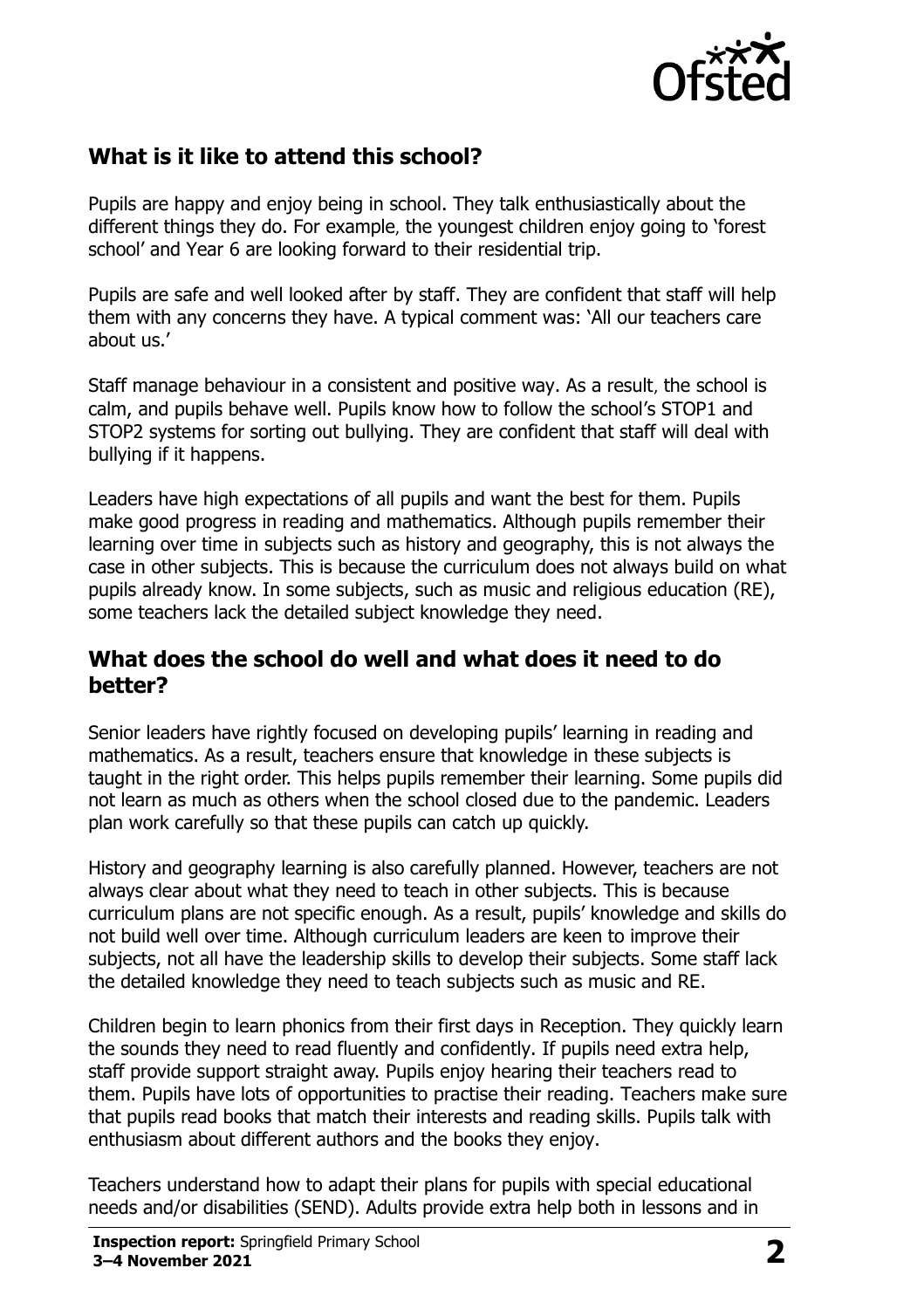

small group 'afternoon surgeries'. This ensures that pupils with SEND gain confidence and achieve well.

Pupils behave well. In lessons, they pay attention, share resources and help one another. On the few occasions when pupils lose concentration, teachers use a quiet word to help pupils refocus. This does not interrupt lessons. At breaktimes, behaviour can be boisterous, but it is safe and well supervised. Lunchtime supervisors provide good support; they include everyone in games and join in themselves.

Pupils know and understand the school's values of respect, resilience, empathy and reflection. For example, one pupil explained resilience as 'don't give up; keep trying'. Pupils learn about writers, musicians and sports people from different backgrounds. Older pupils have lessons in which they consider current events in the news. These promote pupils' moral, social and cultural development well.

Staff value the way in which senior leaders consider their workload and well-being. For example, they appreciated a recent mental health workshop. Leaders provide good support for teachers at the beginning of their careers.

Parents and carers spoken to during the inspection were happy with the school. Teachers contacted pupils regularly during the pandemic when they were not in school. Parents particularly valued this.

Governors hold leaders to account effectively. They know the strengths of the school and what needs improving. They undertake regular training. They are mindful of staff workload and well-being.

Children in the early years enjoy school. This is because adults plan interesting and exciting learning activities. Adults know the children well and help them feel safe. Adults understand how children learn. They prioritise children's language skills. For example, children talked confidently about colours as they painted the models they had made. Children enjoy exploring and investigating in the woodland area. They counted the acorns they had found and talked about what acorns could become.

# **Safeguarding**

The arrangements for safeguarding are effective.

Keeping pupils safe is a high priority. Regular training for all staff and governors ensures that they know what to do if a pupil may be at risk. Staff report concerns about pupils' well-being quickly. Where pupils need extra help, leaders work well with outside agencies. Checks on new staff and their suitability to work with children are thorough. Pupils feel safe. They know staff will help them when required. Pupils know how to manage risks. For example, pupils have a good understanding of the NSPCC 'PANTS' rules about keeping themselves safe. They also know how to stay safe when online.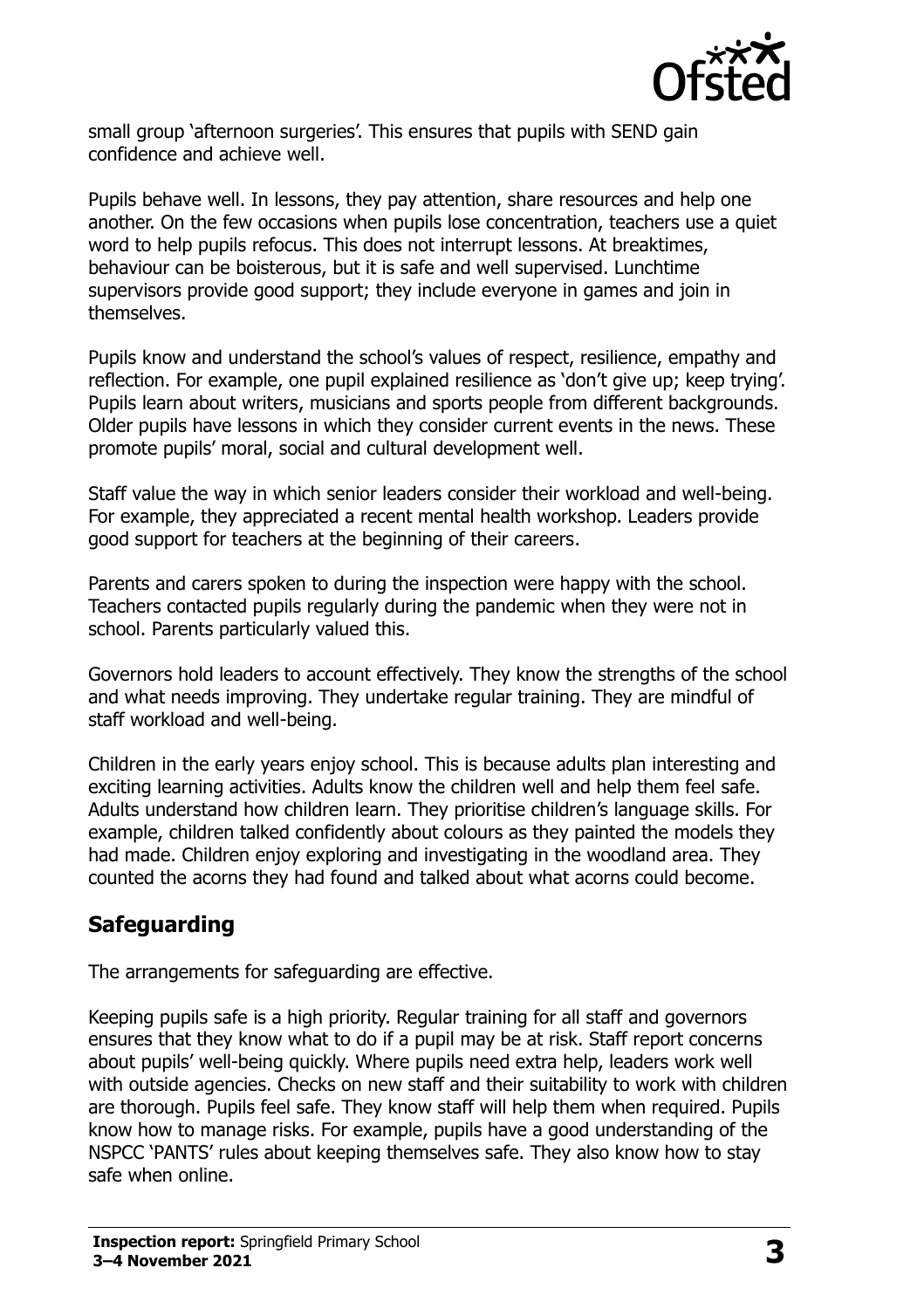

# **What does the school need to do to improve?**

#### **(Information for the school and appropriate authority)**

- Curriculum plans in subjects such as science, music, physical education (PE) and RE are not as carefully developed as they are in other subjects. Plans are not sequenced well enough to enable pupils to build and remember knowledge. Leaders should continue the work they have started to improve these plans so that pupils know more and remember more over time.
- $\blacksquare$  Some subject leaders do not have the leadership skills they need to develop their subjects effectively. This limits the development of the curriculum in these subjects. Leaders should provide subject leaders with the training and support they need, so that they can lead the development of their curriculum area more effectively.
- In some subjects, teachers' subject knowledge is not thorough enough. This means that teachers do not deliver the curriculum with the necessary confidence and expertise. Consequently, pupils do not make consistently good progress. Leaders should provide staff with the training and support they need to enable them to teach to the depth required.

#### **How can I feed back my views?**

You can use [Ofsted Parent View](http://parentview.ofsted.gov.uk/) to give Ofsted your opinion on your child's school, or to find out what other parents and carers think. We use information from Ofsted Parent View when deciding which schools to inspect, when to inspect them and as part of their inspection.

The Department for Education has further quidance on how to complain about a school.

If you are the school and you are not happy with the inspection or the report, you can [complain to Ofsted.](http://www.gov.uk/complain-ofsted-report)

#### **Further information**

You can search for [published performance information](http://www.compare-school-performance.service.gov.uk/) about the school.

In the report, '[disadvantaged pupils](http://www.gov.uk/guidance/pupil-premium-information-for-schools-and-alternative-provision-settings)' refers to those pupils who attract government pupil premium funding: pupils claiming free school meals at any point in the last six years and pupils in care or who left care through adoption or another formal route.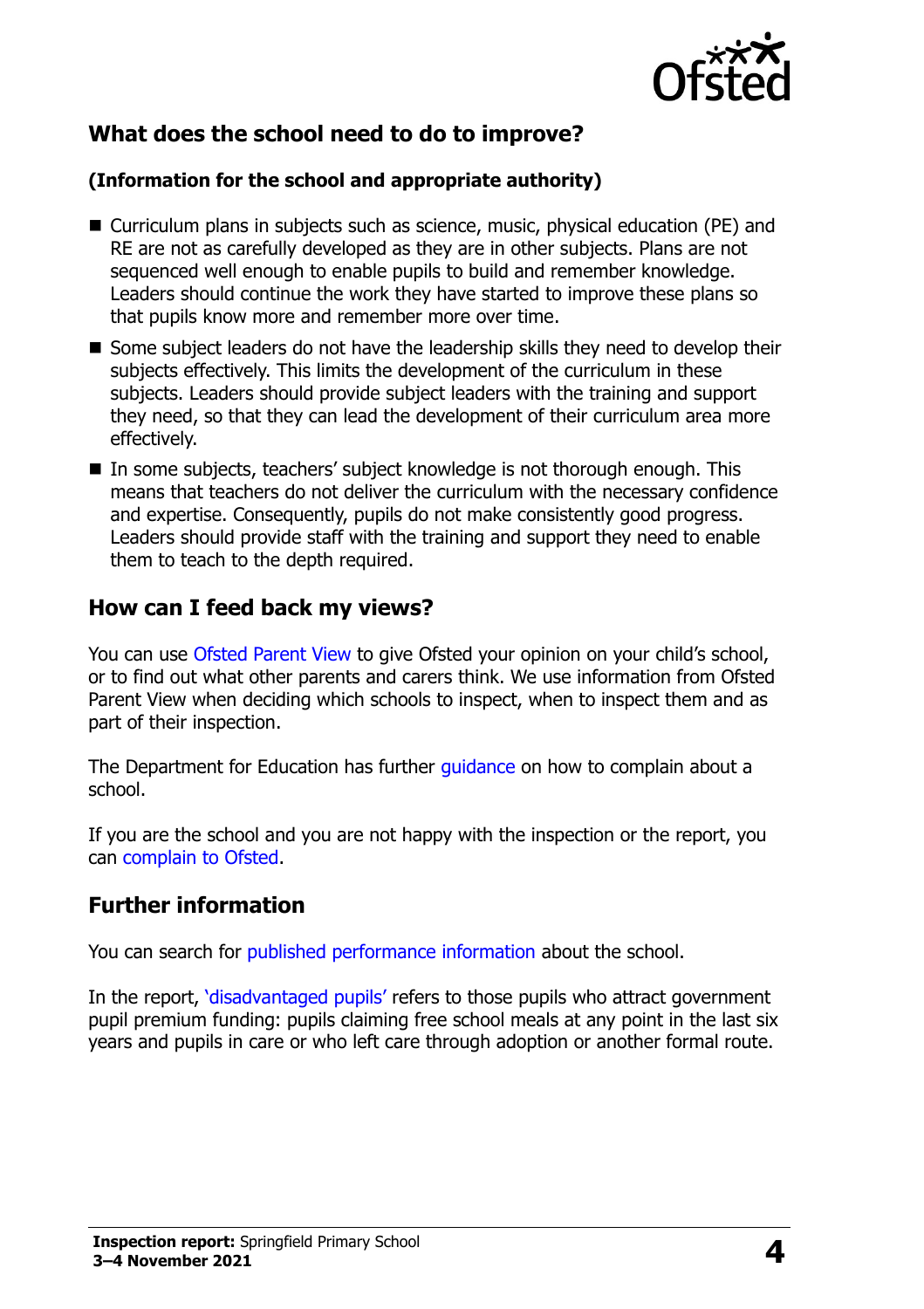

# **School details**

| Unique reference number             | 132140                                                            |  |
|-------------------------------------|-------------------------------------------------------------------|--|
| <b>Local authority</b>              | Sandwell                                                          |  |
| <b>Inspection number</b>            | 10199949                                                          |  |
| <b>Type of school</b>               | Primary                                                           |  |
| <b>School category</b>              | Foundation                                                        |  |
| Age range of pupils                 | 3 to 11                                                           |  |
| <b>Gender of pupils</b>             | Mixed                                                             |  |
| Number of pupils on the school roll | 425                                                               |  |
| <b>Appropriate authority</b>        | The governing body                                                |  |
| <b>Chair of governing body</b>      | Ian Fleming                                                       |  |
| <b>Headteacher</b>                  | Alison Bhardwaj                                                   |  |
| Website                             | www.springfield.sandwell.sch.uk/                                  |  |
| Date of previous inspection         | 12 and 13 July 2016, under section 5 of<br>the Education Act 2005 |  |

# **Information about this school**

- The current headteacher joined the school in September 2017.
- A deputy headteacher joined the school in April 2019 and left in July 2021. The current deputy headteacher teaches Year 6 and will take up leadership duties full time when an assistant headteacher joins the school in January 2022.
- The chair of the governing body took up this role in October 2021.
- The school is one of five primary schools in the Rowley Learning Trust. The schools share some policies, but suspended other collaborative work at the beginning of the pandemic.
- $\blacksquare$  The school no longer provides specialist provision for pupils with complex communication difficulties.
- The school does not currently use any alternative provision.

#### **Information about this inspection**

The inspectors carried out this inspection under section 5 of the Education Act 2005.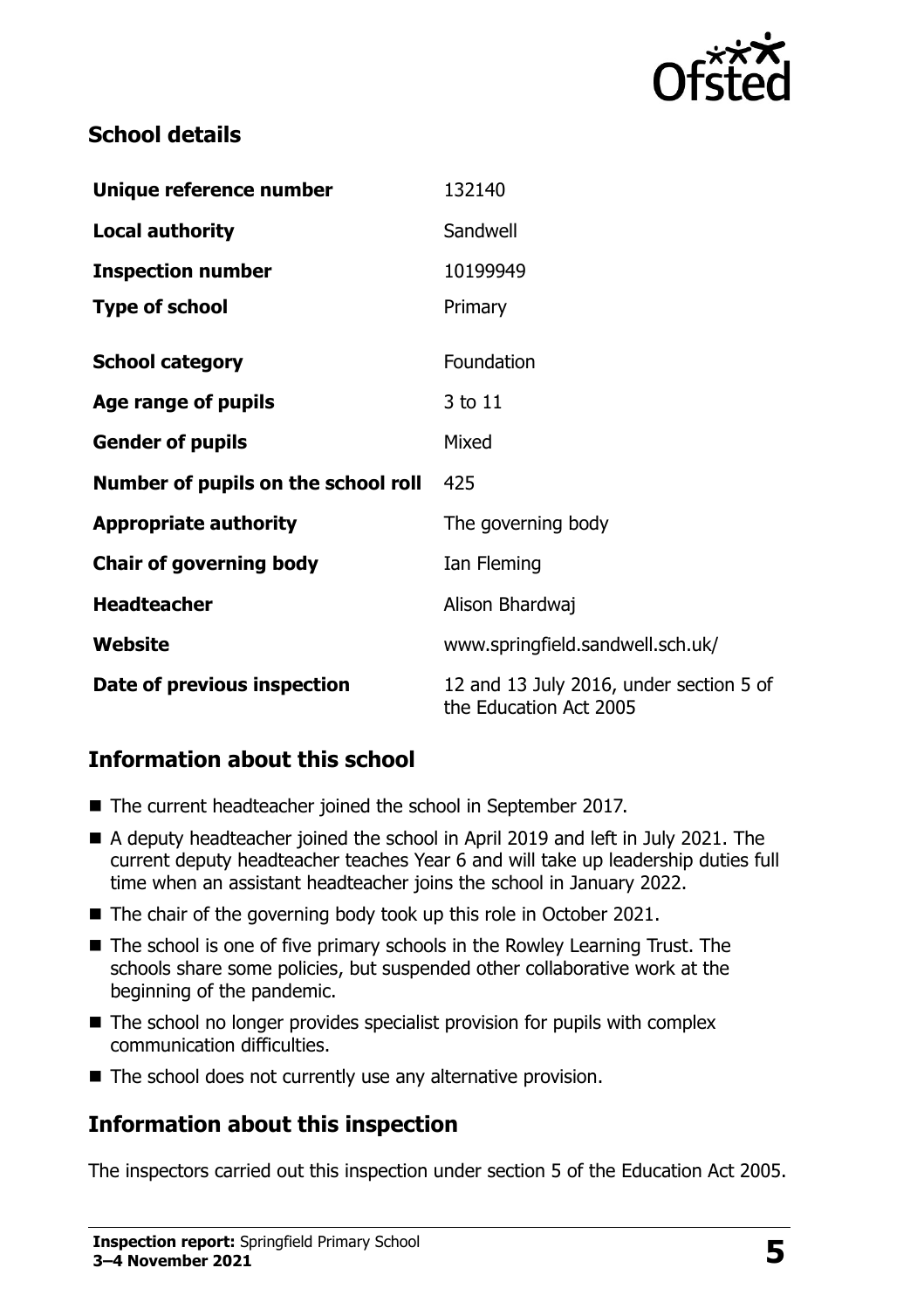

- This was the first routine inspection the school received since the COVID-19 pandemic began. Inspectors discussed the impact of the pandemic with school leaders and have taken that into account in their evaluation.
- Inspectors met with the headteacher, deputy headteacher, the special educational needs coordinator, the early years leader and the family support worker.
- $\blacksquare$  The lead inspector met two members of the governing body, including the newly appointed chair. She took into account written information from another governor.
- The lead inspector met with a representative from the local authority.
- Inspectors carried out deep dives in: reading, mathematics, history, PE and geography. For each deep dive, inspectors met with subject leaders, looked at curriculum plans and spoke to teachers. They visited a sample of lessons and spoke to some pupils about their learning. They looked at samples of pupils' work. One inspector listened to groups of pupils read.
- Inspectors also looked at curriculum plans and spoke to leaders about science, music and RE.
- Inspectors checked the work that the school does to keep pupils safe. The lead inspector looked at safeguarding policies and procedures. She looked at the checks leaders make on staff to ensure that they are suitable to work with children. Inspectors talked to pupils about safeguarding and behaviour. Inspectors also spoke to staff to check they know what to do if they had a safeguarding concern about a pupil.
- Inspectors considered a range of information about the school, including content on the school's website. They also checked records relating to behaviour and attendance.
- An inspector spoke to parents at the start of the school day. There were not enough responses on Ofsted Parent View to draw any meaningful conclusions. However, inspectors considered the seven comments parents made to the freetext service.
- Inspectors took into account 20 responses to the staff survey.

#### **Inspection team**

| Helen Morrison, lead inspector | Ofsted Inspector |
|--------------------------------|------------------|
| Susan Parker                   | Ofsted Inspector |
| Susan Hughes                   | Ofsted Inspector |